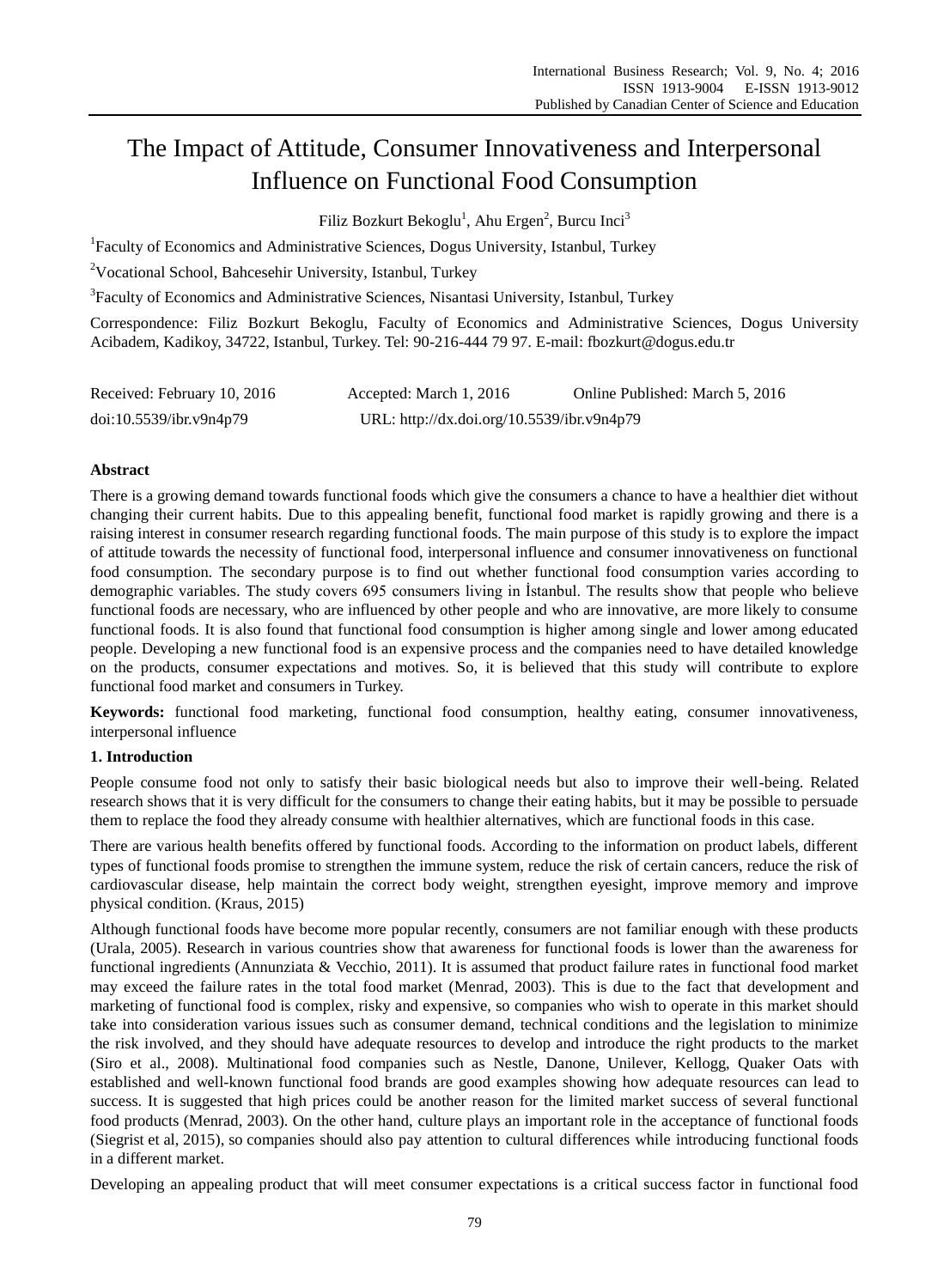market. But companies operating in the market should also pay attention to other marketing mix elements such as price, distribution and promotion. Research shows that consumers are more willing to pay a premium for additional health benefits (Siegrist et al, 2015). In order to achieve high-volume distribution, channels like supermarkets, general retail stores or discount retailers should be used and specific information and communication campaigns should be run to overcome limited consumer knowledge and low awareness levels of functional foods and their health benefits (Menrad, 2003).

Legislation is another important issue which may sometimes restrict the companies in developing and promoting functional foods. As these products fall in the area between conventional foods and medicine, a suitable legislation is missing in most countries and these products are either treated as food or medicine which are two different product categories and subject to different regulations (Kotilainen,2006).

Functional food market is dominated by United States (35%), Europe (32%) and Japan (25%), and these three contribute 90% of total functional food sales. Among these Japan has a special position, because functional foods are being sold in this country since 1930. In 1980's, ageing population, increasing health problems and expected increases in health care costs led the government to support functional food research programs. In 1991, the term Foods for Specific Health Use (FOSHU) was created for products which may improve specific health conditions (Kotilainen, 2006). In this study, consumer behavior of a Turkish sample is analyzed in terms of functional food consumption, attitudes towards the necessity of functional food consumption, interpersonal influence and consumer innovativeness.

#### **2. Literature Review**

## *2.1 Functional Food*

There are various definitions for functional foods. A famous quotation from Hippocrate ''Let your food be your medicine, and your medicine be your food" (Jonas & Beckmann, 1998) figures out the importance of food for human health. The term functional food was first described by Roberfroid (1999) as "*Food similar in appearance to conventional food that is intended to be consumed as part of a normal diet, but has been modified to subserve physiological roles beyond the provision of simple nutrient requirements*" (Spencer, 2006). The European Commission's Concerted Action on Functional Food Science in Europe described functional foods as follows: *"a food can be regarded as 'functional' if it is satisfactorily demonstrated to affect beneficially one or more target functions in the body, beyond adequate nutritional effects, in a way that is relevant to either an improved state of health and well-being and/or reduction of risk of disease. Functional foods must remain foods and they must demonstrate their effects in amounts that can normally be expected to be consumed in the diet: they are not pills or capsules, but part of a normal food pattern*" (Margaret, 2002). Functional foods are also defined as developed and fortified food which may be consumed instead of traditional foods (O'Connor & White, 2010). According to related Turkish law, it is a type of nutritional food with one or more active ingredients and has an effect to protect, promote health and/or reduce the risk of health problems and these effects are proven scientifically and clinically (http://www.tbmm.gov.tr/kanunlar/k5179.html).

There are four main types of functional foods: (i) fortified products in which the content of existing nutrients are increased (ie. grain products with folic acid, fruit juices with additional vitamin C.) (ii) enriched products in which new nutrients and components that are not originally found in the product are added, (ie. orange juice with calcium, probiotics and prebiotics) (iii) altered products where existing components are replaced with beneficial components (ie. high fibre fat replacers, fat-free items) and (iv) enriched products where the nutrient composition of the raw commodity is changed (ie. eggs with Omega 3) (Spence, 2006).

When functional foods are concerned, it is important to distinguish the carrier or base product (ie: bread, dairy products, cereal products, mixtures of fruits and vegetables, meat products) from the functional ingredients (ie: vitamins and minerals, Omega-3 fatty acids and dietary fiber (Kraus, 2015). A research conducted in Italy shows that consumers regard yoghurt, cereals and juice as better carriers for functional ingredients (Annunziata & Vecchio, 2011).

## 2.1.1 Functional Food and Consumer Behavior

Companies operating in the functional food market should examine various issues related to consumer behavior in order to develop the right product and achieve market success. One of the most important issues seems to be the acceptance of functional foods which is determined by various issues such as health concerns, consumers' familiarity with the functional food concepts and functional ingredients, nature of the base product, health effect communication etc. (Siro et al.,2008). If the consumer knows about the health benefit of a certain ingredient, he/she is more likely to accept the food fortified with that ingredient, so functional ingredients which consumers are familiar with (ie. vitamins, fiber, minerals, calcium, iron) are accepted more easily than the ingredients which they are less familiar (e.g. flavonoid, carotenoids, Omega-3 fatty acids) (Menrad, 2003).

An important motive for the consumption of functional food is the maintenance of good health condition and the extent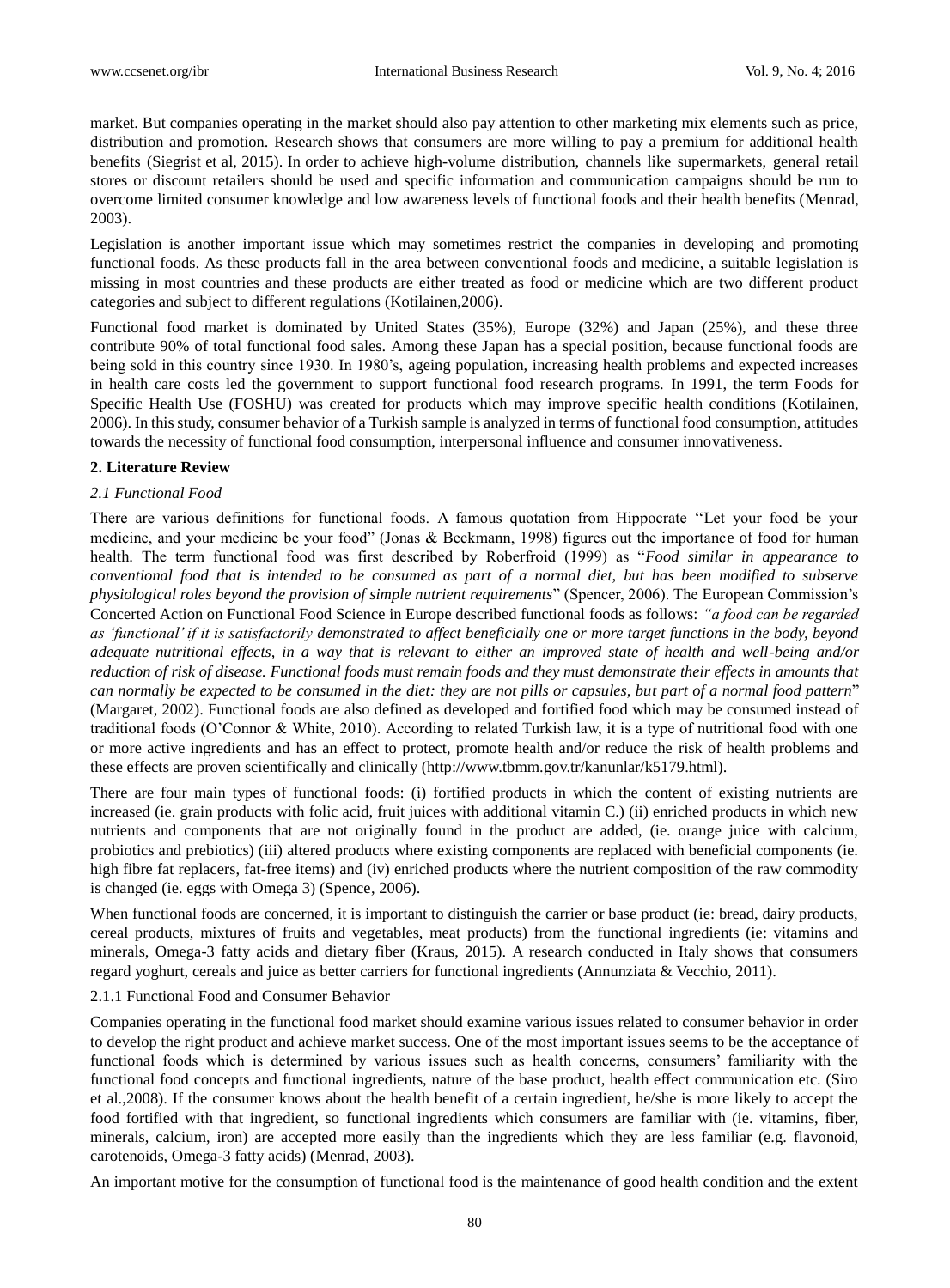to which functional food contributes to this (Urala, 2005), so health claims play an important role in the adoption of these products. Consumers believe that these products provide a modern way to live healthy when compared to the conventional healthy diets given by nutrition experts (Siro et al., 2008). Another study shows that consumers with higher health motivation and more trust in the food industry are more willing to buy functional foods (Siegrist et. al, 2015). Some consumers are also concerned about the taste, quality, price and convenience of functional foods (Siro et al., 2008).

It is also important for the consumers to differentiate functional foods from traditional ones with a specific logo. In Europe, there is no such sign whereas a specific logo identifying Foods for Specified Health Use (FOSHU) is used in Japan (Annunziata &Vecchio, 2011). If food companies are not allowed to emphasize the health benefits of functional foods, consumers may not understand why they should pay a premium for food products with certain ingredients (Siegrist et. al, 2015).

Differences between consumer attitudes towards functional foods should also be examined to determine how to approach to consumers with different attitudes. While some consumers perceive functional foods as naturel and of good quality (Krystallis et al. 2008), others find them less natural than the traditional alternatives and treat them as risky food that should be avoided (Chen, 2011). In a study, where consumers' attitudes towards functional foods are examined, consumers' willingness to use functional foods are related to seven factors; perceived reward, confidence, necessity, medicine, absence of nutritional risks, healthy diet and health effects of functional foods vs. their taste (Urala&Lähteenmäki, 2004). Research shows that consumers have high level of confidence in the functional food information from doctors and public authorities and low level of confidence to producers (Annunziata &Vecchio, 2011).

2.1.2 Demographic Characteristics of Functional Food Consumers

It is difficult to find general patterns for functional food consumption according to demographic variables, because the samples are different in each study and consumers' demographic profile vary depending on the type of functional food and the benefit offered. However, a research which examined 23 studies regarding functional food consumption gave some hints on this issue. According to this research, low-fat products, skimmed milk, fruit juice, cereals and yogurt were consumed by all age groups, whereas foods like tea, low-cholesterol and soy products were mainly consumed by adults and the elderly. On the other hand, older people seem to have more interest in food related to various health problems. It is also found that females and educated people are more interested in functional foods (Ozen et al, 2012; Urala & Lahteenmaki; Annunziata & Vecchio, 2011).

In several studies run in the USA, Taiwan and Netherlands regarding the profile of functional food consumers, it is found that consumption is higher among people with higher education and income levels in USA, Taiwan and Netherlands, higher among married people in Netherlands (De Jong et al, 2003; Chen et al, 2011; Ervin et al, 1999). Another study shows that, in developed countries, the impact of demographic variables such as gender, age and education on functional food preferences is decreasing (Ares & Gambaro, 2007).

## *2.2 Interpersonal Influence*

Interpersonal influence is an important type of social impact especially for adopting new products, because driving force behind the diffusion of innovations is interpersonal influence. So innovators and early adopters are critical for new products due to their impact on late majority with their words and actions. Their power comes from reliability and social approval. Reliability arises from expertise (knowledge) and experience while social approval arises from the visibility of the adopted product (Clark & Goldsmith, 2006). A research aimed to determine consumer attitude towards functional foods on academicians in Turkey showed that the most important reference groups for this product category are friends, company representatives, experts (doctors/ dieticians), and advertisement respectively (Özdemir et al., 2009).

Participation to online communities and social networks is becoming increasingly popular and having conversation on common interests, answering each other's questions, expressing their complaints, sharing their knowledge and experiences on brands are much easier for consumers today. Marketing researchers are studying consumers' online activities to define how interpersonal influence is being exhibited in online context. Studies on electronic word of mouth, online opinion leadership, and online reference group dynamics enlighten the new forms of network-based consumer influence. This recent literature shows that although online interpersonal influence has a larger impact and it is textual; it is very similar to offline interpersonal influence. Online and offline interpersonal influence is vital especially in the information search phase of consumer buying decision process (Scaraboto et al., 2012).

One of the most important determinants of consumption behavior is the impact of people around the individual. According to the literature, social impact has three types such as informational, normative and value expressive. Informational influence refers to the provision of credible evidence of reality and it is substantial especially when consumers need information to make a decision. As the evidence of product quality or qualifications, they are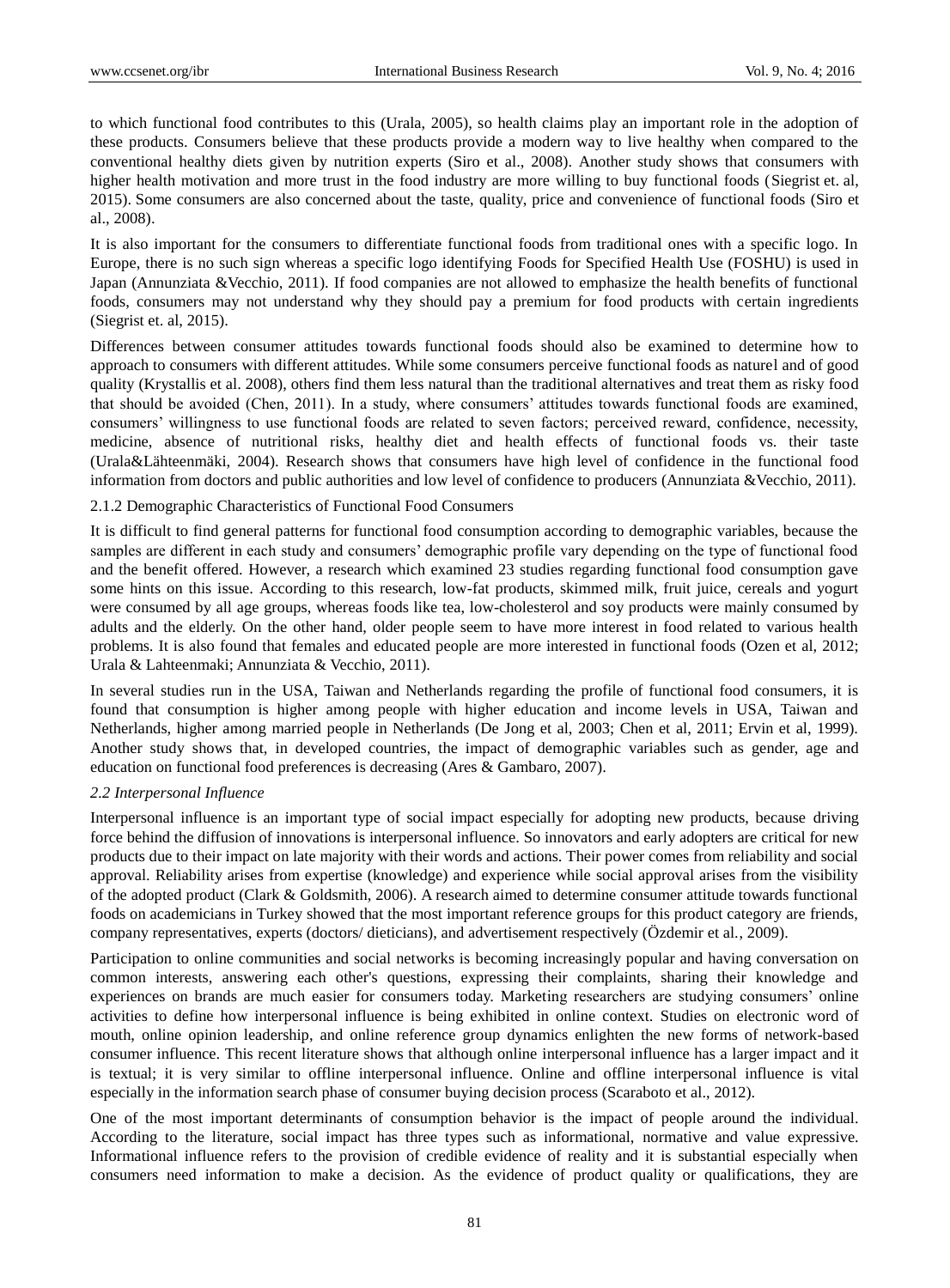influenced from products used by people who seem reliable to them. Normative social influence relates to meeting the expectations of other individuals or groups to achieve reward or avoid punishment. Highest normative influence generally originates from main reference groups such as first degree relatives. Value expressive influence is defined by the need for psychological association with a group through acceptance of its norms, values and behaviors. The individual admires the reference group and tries to imitate it (Lord et al., 2001). In another study, normative influence consists of value expressiveness and utilitarian forms. Value expressiveness reflects the individual's desire for improving his/her own image and is defined with the need to take part in a community through resembling a reference group. Utilitarian influence refers to compliance with the expectations of others to achieve reward or avoid punishment (Bearden et.al, 1990).

Consumers' susceptibility to normative influence (SNI) is defined as the identification need with others or develop one's image by the help of products and brands or the desire to conform to others' expectations about purchase decisions. Studies show that SNI may predict worries about gaining social acceptance and public appearance. Accordingly, consumers with high SNI value conspicuous benefits more than consumers with low SNI and they can be more easily persuaded to join their peers who support a boycott (Wooten & Reed, 2004).

Bearden, Netemeyer and Teel developed a 12 item consumer susceptibility to interpersonal influence scale in 1989. In this scale 8 items measure the normative influence while 4 items measure the informational influence (Bearden et al., 2011). Scale is related with independent expert ratings; behavioral indexes, and motivation measures. Generally, correlation coefficients between normative dimension and these other measures are consistently stronger when compared to informational dimension (Bearden et al., 1989). So in this study, normative influence dimension of consumer susceptibility to interpersonal influence scale is used. Consumers' susceptibility to interpersonal influence increases when individuals take an eager interest in others' real or imaginary inferences about their own behaviors and this process is named as "attributional sensitivity" (Netemeyer et al., 1992).

Interpersonal influence is being activated by one or more of the three different processes. The first process "internalization" arises when the individual accepts the influence, because influence is perceived as a cause of one's intrinsic value maximization. In other words, interpersonal influence is being internalized because it is perceived as a natural vehicle for reaching one's aims. "Identification", the second process, arises when an individual adopts an idea or a behavior derives from another person because the idea or behavior is related to a satisfactory self-identification. In this identification process, the role relationship between the individual and others is beneficial for individual's self-concept. "Compliance", the third process, arises when the individual comply with others' expectations for gaining a reward or avoiding a punishment (Burnkrant & Cousineau, 1975).

#### *2.3 Consumer Innovativeness*

In today's highly competitive world, life cycles are getting shorter in many industries. Most of the companies need to launch innovative products to the market in order to provide customer satisfaction and compete better in the market. In this context, innovative consumers represent an important segment in the market. As some of the new products are not adopted by the consumers, it is essential to understand the decision making patterns of innovative consumers (Hirunyawipada & Paswan, 2006).

Consumer innovativeness is defined as '*An individual's level of adopting a new idea earlier that the other people within his/her social system*.' (Rogers & Shoemaker,1971). According to Steenkamp et al. (1999) '*it is the tendency of purchasing a new and different product/brand instead of sticking with the existing preferences and consumption patterns*". Towards the end of 1970's, researchers started to define innovativeness as a personality trait (Vandecasteele & Geuens, 2010).

Although there are various views on consumer innovativeness, the approach seperating this concept into three categories -domain-specific innovativeness, innate innovativeness, and innovative behavior- is widely accepted (Bartels & Reinders, 2011). A young woman may be more interested in fashion than cleaning products which is related to domain-specific innovativeness. This type of innovativeness is related to product category. Innate innovativeness is a personality trait and triggers new product trial. It changes depending on the individual and the culture (Merchant, et al., 2014). This type of innovativeness is believed to be influenced by (i) willingness to take action, (ii) novelty seeking, (iii) being independent from experiences of other people, (iv) desire to be authentic (Roehrich, 2004). Hirunyawipada and Paswan (2006) who defined three levels of consumer innovativeness, used the term global innovativeness instead of innate innovativeness and emphasized that it is a personality trait.

According to another view, global innovativeness has two dimensions; cognitive and sensory. Literature shows that, cognitive and sensory innovative consumers are different from each other according to ethnicity, demographic profile, information searching behavior and attitude building. Cognitive innovators are motivated to have new experiences and they like thinking, problem solving, finding the missing pieces and using their mindpower. On the contrary, sensory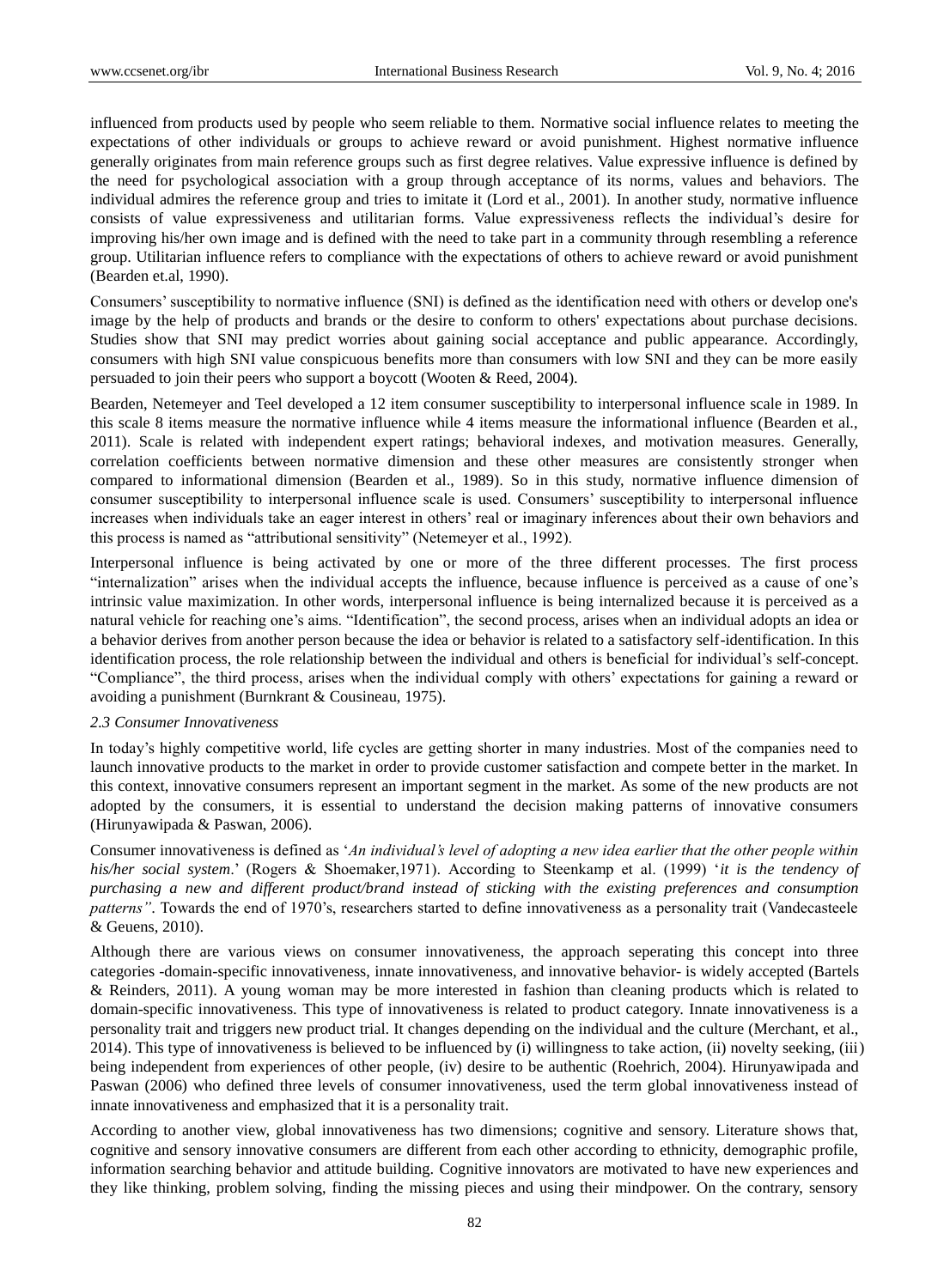innovativeness is about new experiences that will evoke senses. These experiences consist of intrinsic fantasies and imagination or external excitement and adventure activities. Some innovators are known to prefer either cognitive or sensory stimuli, whereas others are in search of both. Related research shows that cognitive innovators are more sensitive to price and they are focused more on functional characteristics of products. On the other hand, sensory innovators focus more on aesthetic characteristics and they are more interested in hedonic shopping (Eun et al., 2010).

In order to minimize the failure risk during the diffusion of new products, marketers are often advised to meet the innovative consumers' needs. This group is accepted to be the most important target group for new products. When they use new products publicly, other consumers are motivated to search for and purchase those products (Ho & Wu, 2011). These consumers are also willing to communicate by word of mouth and spend more on this product category in the future. So it is important for the companies to know these consumers better (Özoğlu & Bülbül, 2013). Innovative consumers are less sensitive to other consumers' product/brand preferences and they give less credit to their opinion so they are less influenced by advertising elements such as expert view and celebrities (Clark & Goldsmith, 2006). Research shows that, these consumers follow specific media related to their interests, use certain products more frequently and behave as a consultant or advisor by purchasing innovative products earlier than others (Hoffman & Soyez, 2010).

The relation between innovativeness and product-identity gives some hints for marketers. This relation shows that innovativeness is a part of consumers' self-perception. In order to appeal innovative consumers and have them diffuse the products, companies should focus on creating an image for the new products instead of adopting a utalitarian approach (Cowart et al., 2008). According to approach/avoidance theory (Carver et al., 2002), innovative products represent some potential rewards (i.e.product benefits, membership of a social group) as well as some potential risks (i.e. financial risk, being teased). Consumers take these rewards and risks into consideration while adopting a new product. If rewards are dominant they approach the product, if not they avoid from adopting the product (Gray, 1994). Innovative consumers are bolder and ready to take risks. Their involvement pushes them towards searching information about new products. Informing them on the product they are interested in, is better than trying to persuade them by using celebrities (Clark & Goldsmith, 2006).

Research shows that consumer innovativeness is also influenced by culture (Steenkamp et al., 1999; Henry, 2008). There are also views suggesting that culture dimensions such as individualism, uncertainty avoidance and masculinity have direct impact on consumer innovativeness (Steenkamp et al., 1999).

Another research on the relation between innate innovativeness and shopping styles show that cognitive and sensory innovativeness results in different shopping styles. Cognitive innovators are conscious about quality and price and they may be confused if there are too many choices. Sensory innovators are conscious about brands and fashion, they are entertainment oriented, practice impulse buying, loyal to their brands and shop habitually (Eun et al., 2010). Consumer innovativeness also has an impact on the acceptance of brand extensions. Innovative consumers are more willing to adopt distant extensions and they are more likely to choose horizontal brand extensions rather than vertical ones (Henry, 2008).

A research regarding consumer innovativeness and internet usage shows a positive correlation between online banking and innovativeness. But these two are correlated negatively in general (Lassar et al. 2005). According to Varma et al. (2000), high level of internet usage (for purposes other than shopping) is positively correlated with internet shopping. However, this relationship is moderated by domain-specific innovativeness.

#### **3. Research Methodology**

The main purpose of this research is to determine the impact of attitude towards necessity of functional foods, interpersonal influence and consumer innovativeness on functional food consumption. The secondary purpose is to find out whether functional food consumption varies according to demographic variables such as gender, marital status and education. Based on the literature following hypotheses are developed. The research model developed for this research is shown in Figure 1.

**H1:** Attitude towards necessity of functional foods has a positive impact on functional food consumption

- **H2:** Interpersonal influence has a positive impact on functional food consumption
- **H3:** Consumer innovativeness has a positive impact on functional food consumption
- **H4:** Functional food consumption varies according to gender
- **H5:** Functional food consumption varies according to marital status
- **H6:** Functional food consumption varies according to education level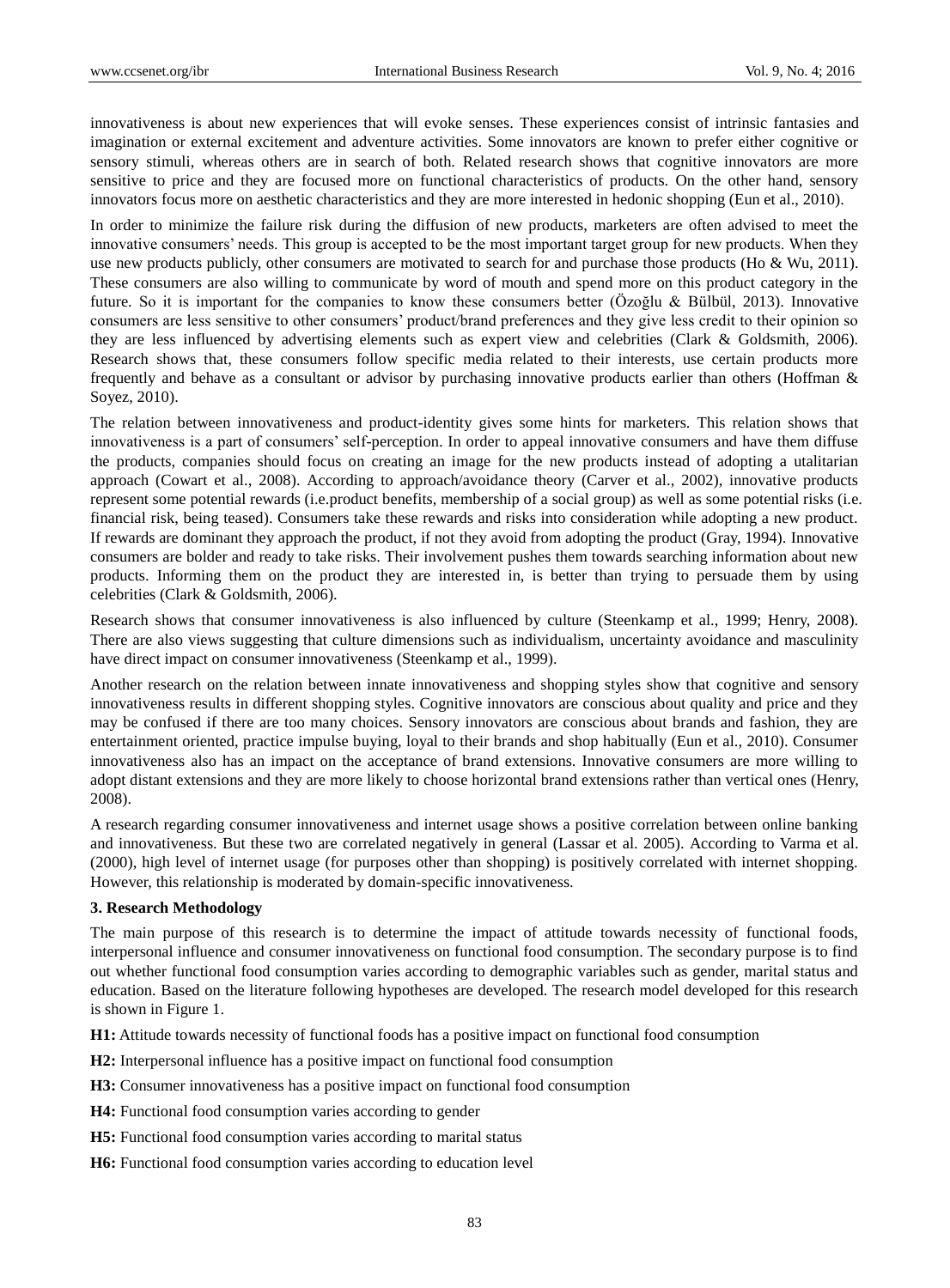

## Figure 1. Research Model

In order to measure the dimensions that were included in the model, necessity dimension of Urala and Lahteenmaki's (2007) attitude towards functional food scale, normative dimension of Bearden, Netemeyer and Teel's (1989) interpersonal influence scale and novelty seeking dimension of Manning, Bearden and Madden's (1995) consumer innovativeness scale were used. To measure functional food consumption, most common types of functional food are chosen according to the related literature, expert opinion and market data. These are probiotic yoghurt, vitamin added fruit juice, nutritional cereals, food without gluten, diabetic products, egg with Omega 3, energy drinks and calcium added milk. 5 point Likert type scale was used in all questions. There were also questions about the demographic variables. After the translation of the measures, a back-translation was made by a professional translator to check the accuracy of the items. Convenience sampling was used, and 695 responses were collected from respondents by drop-off survey in Istanbul.

## **4. Data Analysis and Findings**

In the analysis part, all variables are subjected to factor analysis and reliability analysis. Multiple regression analysis is conducted to determine the impact of independent variables (attitude towards necessity of functional food, interpersonal influence and consumer innovativeness) on the dependent variable (functional food consumption) and t-test and ANOVA is conducted to define if there is a significant difference between functional food consumption of consumers according to demographic variables

Descriptive statistics showed that 66,3% of respondents were female, 33,5% were male, 41,5% were married, 58,3% were single, 2,3% were graduated from primary school, 4,3% from secondary school, 38,1% from high school, 38,8% had graduate degree and 16,5% had postgraduate degree. These statistics indicate that the participants were above the Turkish average in terms of education.

None of the variables are grouped under factors according to the factor analysis. Cronbach's Alpha reliability is 0,700 for attitude towards necessity of functional food, 0,862 for interpersonal influence, 0,836 for consumer innovativeness and 0,812 for functional food consumption. In order to analyze the model and hypotheses, multiple regression test was conducted. The model is statistically significant and can be used to predict functional food consumption. When  $R^2$  value in Table 1 is examined, it is seen that independent variables explain %24,3 of the dependent variable and attitude towards the necessity of functional food (Beta=0,262), interpersonal influence (Beta=0.247) and consumer innovativeness (Beta=0.201) have significant impact on functional food consumption. As a result, hypothesis H1, H2 and H3 are supported.

Table 1. Result of regression analysis regarding the effect of attitude towards the necessity of functional food, interpersonal influence and consumer innovativeness on functional food consumption.

| Variable                                      |       | $SE_{B}$ | Beta  | T value  |
|-----------------------------------------------|-------|----------|-------|----------|
|                                               |       |          |       |          |
| Attitude towards necessity of functional food | 0.297 | 0.040    | 0.262 | $7.504*$ |
| Interpersonal influence                       | 0.214 | 0.033    | 0.247 | 6.486*   |
| Consumer Innovativeness                       | 0.160 | 0.030    | 0.201 | $5.302*$ |
| $R^2$ =0.24,3,* p<0.05                        |       |          |       |          |

According to the research, functional food consumption frequency is 1,90 over 5. The result of the t-tests shows that, there is not a significant difference between functional food consumption of male and female consumers so H4 hypothesis is not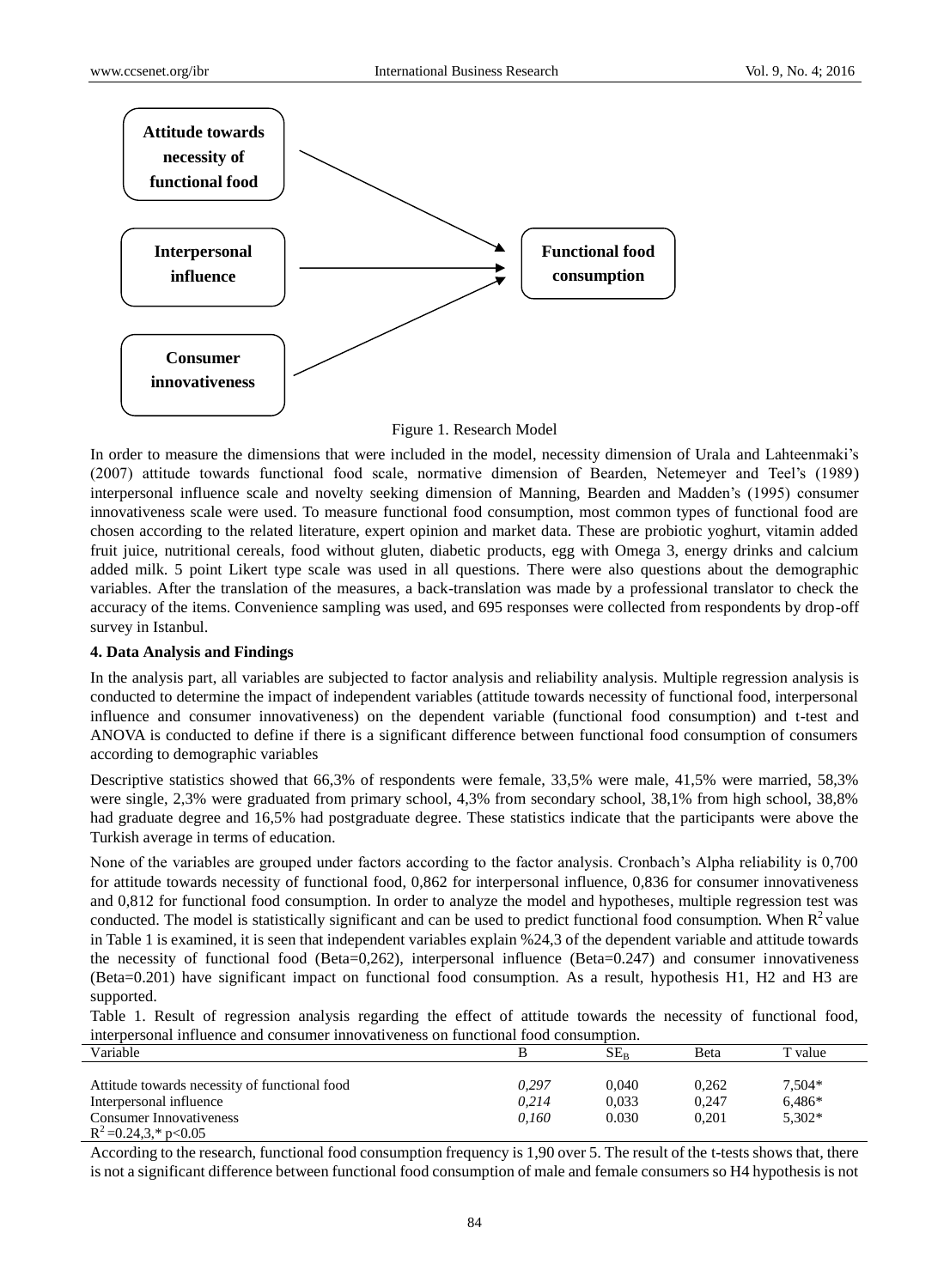supported. It is also found that single consumers' consumption level (2,00) is significantly higher than married consumers (1,78), so H5 hypothesis is supported. ANOVA test conducted to see whether functional food consumption varies according to education level shows that there is a significant difference between functional food consumption of consumers holding a postgraduate degree  $(1,60)$ , graduate degree  $(1,84)$ , high school degree  $(2,05)$  and secondary school degree (2,47), so H6 hypothesis is supported.

## **5. Conclusion**

Although functional food market is growing in Turkey, the level of consumption is still low. Results of this research shows that people who believe functional foods are necessary, who are influenced by other people and who are innovative, are more likely to consume functional foods. Given the research findings, companies in the functional food market are advised to emphasize the necessity of functional food with rational and emotional messages, define the beliefs and experiences underlying consumers' negative attitude toward functional foods and take the necessary actions to change these, use opinion leaders, bloggers, celebrities and campus representatives, design a marketing mix that will allow them to reach innovative consumers and make an effort to create a trend for consuming functional food. It is also important to establish social networks for functional food brands where consumers can get informed, know about other people's views and exchange ideas with other people in the network.

In this research, it is found that functional food consumption is higher among single people and lower among educated people. This implication from Turkish sample is different from the findings of many studies in the literature showing that highly educated people are more interested in functional food. Higher consumption levels among single people may be resulting from the need to compensate nutritional deficiency with functional food consumption and lower consumption levels among educated people may be related to the belief that functional food is unnatural.

As research on functional food is limited, findings of this research is expected to make a significant contribution to companies operating in this market and academicians interested in the area and help them have a better understanding of the motives behind functional food consumption and consumer profile.

In the future, qualitative research targeting functional food consumers will give more insight into the functional food market and consumer. It is also recommended to study the impact of different variables (such as lifestyle, culture and values) and demographics on functional food consumption.

The limitations of this study are; conducting the research only in İstanbul, using convenience sampling, low level of undereducated people within the sample and the possibility that some questions and terms may not have been fully understood due to the novelty of the subject.

## **References**

- Annunziata, A., & Vecchio, R. (2011). Functional Foods Development in the European Market: A Consumer Perspective. *Journal of Functional Foods*, *3*(3), 223-228. <http://dx.doi.org/10.1016/j.jff.2011.03.011>
- Ares, G., & Gambaro, A. (2007). Influence of Gender, Age and Motives Underlying Food Choice on Perceived Healthiness and Willingness to Try Functional Foods, *Appetite*, *49*, 148–158. <http://dx.doi.org/10.1016/j.appet.2007.01.006>
- Bartels, J., & Reinders, M. J. (2011). Consumer Innovativeness and Its Correlates: A Propositional Inventory For Future Research. *Journal of Business Research, 64*(6), 601-609. <http://dx.doi.org/10.1016/j.jbusres.2010.05.002>
- Bearden, W. O., Netemeyer, R. G., & Haws, K. L. (2011). Handbook of Marketing Scales Multi-Item Measures for Marketing and Consumer Behavior Research, *Sage Publications,* Third Edition.
- Bearden, W. O., Netemeyer, R. G., & Teel, J. E. (1989). Measurement of Consumer Susceptibility to İnterpersonal İnfluence. *Journal of Consumer Research*, 473-481. <http://dx.doi.org/10.1086/209186>
- Bearden, W. O., Netemeyer, R. G., & Teel, J. E., (1990). Further Validation of the Consumer Susceptibility to Interpersonal Influence Scale, *Advances in Consumer Research*, *17*, 770-776.
- Burnkrant, R. E., & Cousineau, A. (1975). Informational and Normative Social Influence in Buyer Behavior, *Journal of Consumer Research*, *2*, 206-215. <http://dx.doi.org/10.1086/208633>
- Carver, C. S., Sutton, S. K., & Scheier, M. F. (2002). Action, Emotion and Personality: Emerging Conceptual İntegration. *Personality and Social Psychology Bulletin, 26*, 741–751. <http://dx.doi.org/10.1177/0146167200268008>
- Chen, M. F. (2011). The Joint Moderating Effect of Health Consciousness and Healthy Lifestyle on Consumers' Willingness to Use Functional Foods in Taiwan, *Appetite*, *57*, 253–262. <http://dx.doi.org/10.1016/j.appet.2011.05.305>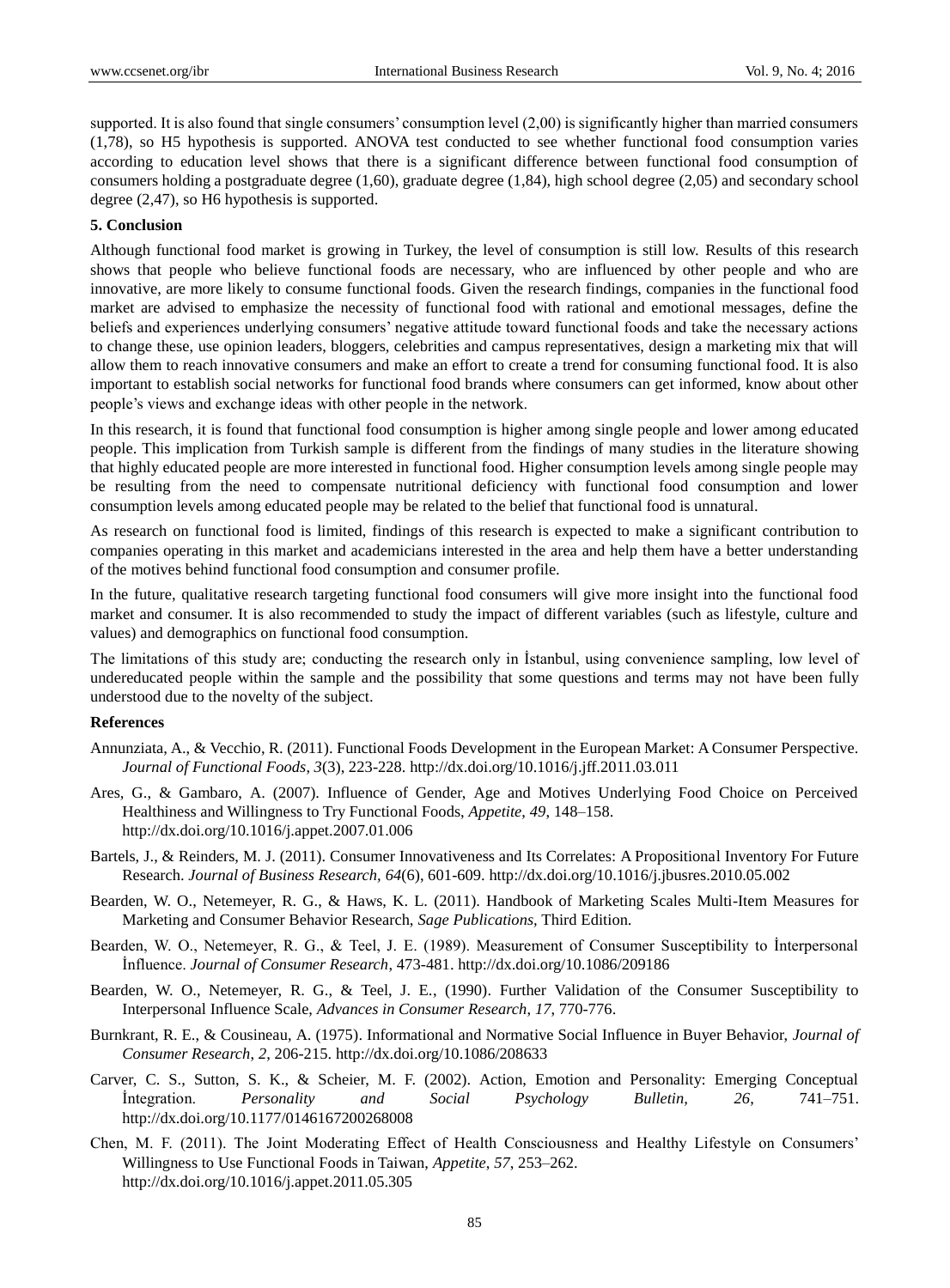- Clark, R. A., & Goldsmith, R. E. (2006). Interpersonal Influence and Consumer Innovativeness, *International Journal of Consumer Studies*, *30*(1), 34–43. <http://dx.doi.org/10.1111/j.1470-6431.2005.00435.x>
- Cowart, K. O., Fox, G. L., & Wilson, A. E. (2008). A Structural Look at Consumer Innovativeness and Self‐ Congruence in New Product Purchases. *Psychology & Marketing*, *25*(12), 1111-1130. <http://dx.doi.org/10.1002/mar.20256>
- Eun, P. J., Yu, J., & Xin, Z. J. (2010). Consumer Innovativeness and Shopping Styles. *Journal of Consumer Marketing, 27*(5), 437-446. <http://dx.doi.org/10.1108/07363761011063330>
- Gray, J. A. (1994). Personality Dimensions and Emotion Systems. In P. Ekman & R. J. Davidson (Eds.), *The Nature of Emotion: Fundamental Questions* (pp. 329–331). New York: Oxford University Press.
- Henry, X. Y. (2008). Consumer İnnovativeness and Consumer Acceptance of Brand Extensions. *Journal of Product & Brand Management*, *17*(4), 235-243. <http://dx.doi.org/10.1108/10610420810887581>
- Hirunyawipada, T., & Paswan, A. K. (2006). Consumer Innovativeness and Perceived Risk: Implications for High Technology Product Adoption. *Journal of Consumer Marketing*, *23*(4), 182-198. <http://dx.doi.org/10.1108/07363760610674310>
- Ho, C. H., & Wu, W. (2011). Role of Innovativeness of Consumer in Relationship Between Perceived Attributes of New Products and Intention to Adopt, *International Journal of Electronic Business Management, 9*(3), 258-266.
- Hoffmann, S., & Soyez, K. (2010). A Cognitive Model to Predict Domain-Specific Consumer Innovativeness. *Journal of Business Research, 63*(7), 778-785. <http://dx.doi.org/10.1016/j.jbusres.2009.06.007>
- Jonas, M. S., & Beckmann, S. C. (1998). Functional Foods: Consumer Perceptions in Denmark and England.
- Jong, N., Ocke, M. C. Branderhorst, H. A. C., & Friele, R. (2003). Demographic and Lifestyle Characteristics of Functional Food Consumers and Dietary Supplement Users, *British Journal of Nutrition, 89*, 273–281. <http://dx.doi.org/10.1079/BJN2002772>
- Kotilainen, L. (2006). Health Enhancing Foods: Opportunities for Strengthening the Sector in Developing Countries. *International Bank for Reconstruction and Development:* The World Bank.
- Kraus, A. (2015). Development of Functional Food with the Participation of the Consumer. Motivators for Consumption of Functional Products. *International Journal of Consumer Studies*, *39*(1), 2-11. <http://dx.doi.org/10.1111/ijcs.12144>
- Krystallis, A., Maglaras, G., & Mamalis, S. (2008). Motivations and Cognitive Structures of Consumers in Their Purchasing of Functional Foods, *Food Quality and Preference*, *19*, 525–538. <http://dx.doi.org/10.1016/j.foodqual.2007.12.005>
- Lassar, W. M., Manolis, C., & Lassar, S. S. (2005). The Relationship Between Consumer Innovativeness, Personal Characteristics, and Online Banking Adoption. *International Journal of Bank Marketing, 23*(2), 176-199. <http://dx.doi.org/10.1108/02652320510584403>
- Lord, K. R., Lee, M. S., & Choong, P. (2001). Differences in Normative and Informational Social Influence, *Advances in Consumer Research*, *28*, 280-285.
- Manning, K. C., Bearden, W. O., & Madden, T. J. (1995). Consumer Innovativeness and the Adoption Process. *Journal of Consumer Psychology*, *4*(4), 329-345. [http://dx.doi.org/10.1207/s15327663jcp0404\\_02](http://dx.doi.org/10.1207/s15327663jcp0404_02)
- Margaret, A. (2002). Concepts of Functional Foods. Belgium: *ILSI Europe Monograph Series*
- Menrad, K. (2003). Market and Marketing of Functional Food in Europe. *Journal of Food Engineering*, *56*(2), 181-188. [http://dx.doi.org/10.1016/S0260-8774\(02\)00247-9](http://dx.doi.org/10.1016/S0260-8774%2802%2900247-9)
- Merchant, A., Rose, G., & Rose, M. (2014). The Impact of Time Orientation on Consumer Innovativeness in the United States and India, *Journal of Marketing Theory and Practice*, *22*(3), 325–337. <http://dx.doi.org/10.2753/MTP1069-6679220307>
- Netemeyer, R. G., Bearden, W. O., & Teel, J. E. (1992). Consumer Susceptibility to Interpersonal Influence and Attributional Sensitivity, *Psychology & Marketing*, *9*(5), 379-394. <http://dx.doi.org/10.1002/mar.4220090504>
- O'Connor, E. L., & White, K. M. (2010). Willingness to Trial Functional Foods and Vitamin Supplements: The Role of Attitudes, Subjective Norms, and Dread of Risks, *Food Quality and Preference*, *21*, 75–81. <http://dx.doi.org/10.1016/j.foodqual.2009.08.004>
- Özdemir, P. Ö., Fettahlıoğlu, S., & Topoyan, M. (2009). Fonksiyonel Gıda Ürünlerine Yönelik Tüketici Tutumlarını Belirleme Üzerine Bir Araştırma, *Ege Akademik Bakış*, *9*(4), 1079-1099.